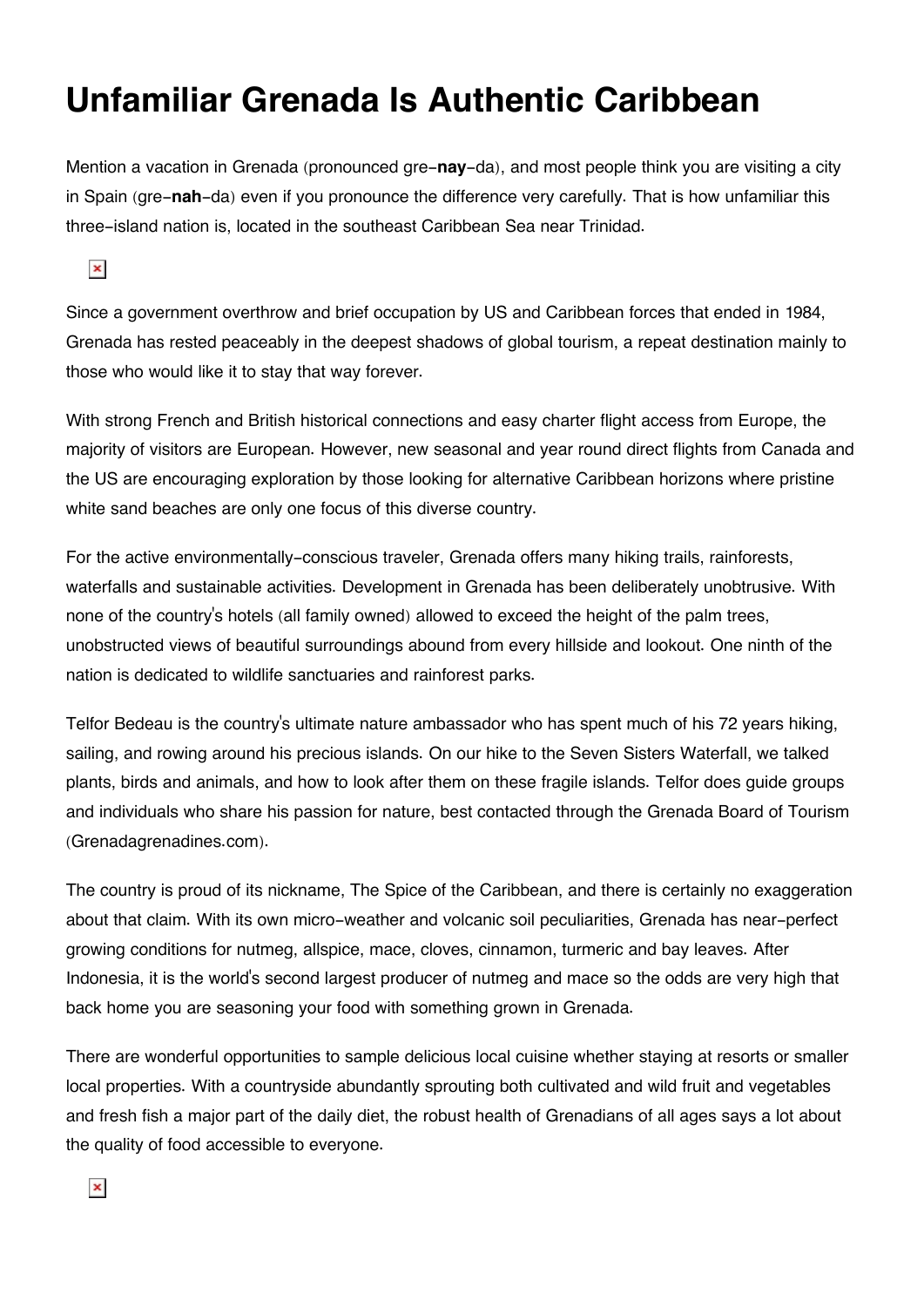Don't miss a traditional "Fish Friday" street celebration while wandering the antique streets of Grenada's fishing capital, Gouyave. This is where locals from all over the main island meet each other at the many stalls offering creatively-cooked, super-fresh seafood delivered in newspaper or on paper plates. Visitors are always welcome at this colorful local event.

Still focusing on cuisine delights, agritourism richly-laced with history is one of Grenada's most attractive features. Best sampled with a rental car, visitors can easily spend several days discovering authentic countryside properties that offer deeply educational tours and free tastings, product gift shops and localmenu restaurants. Not to be missed are the Dougaldston Spice Boucan, the Gouyave Nutmeg Processing Station, the Laura Herb & Spice Garden, Belmont Estate's cocoa/chocolate operations, and the River Antoine Rum Distillery, in business since 1785.

Most international travellers explore only the main island of Grenada, though a high speed catamaran ferry service (Ospreylines.com) makes it easy and efficient to visit the smaller islands of Carriacou (pop. 5,000) and Petite Martinique (pop. 1,000) either for the day or longer.

Despite the French having given up colonial ownership to the British in 1763, these islands have retained more of a visible French heritage, not only with their geographical names but also with the patois language and many unique music and dance festivals (Carriacoupetitemartinique.com/festivals.html) around which to dovetail a visit.

On the main island of Grenada, I headquartered at the Flamboyant Hotel & Villas, (Flamboyant.com) which offers best-value rooms and modern self-catering apartments overlooking Grenada's finest beach, Grand Anse. As well as staff providing excellent service and insider advice, there are locallythemed menus in the beachfront restaurant and weekly steel drum performances. The hotel has special offers year round so check the website.

## $\pmb{\times}$

On Carriacou I stayed at the Grand View Hotel, (Carriacougrandview.com) owned by an island couple with a gracious personal style of hospitality as well as great home cooked food. This property does indeed have the grandest view on the island, up a steep hill above Carriacou's only town, Hillsborough. Grenada's Governor General always stays there on his visits to Carriacou, though regrettably I missed him this time around.

## **By Alison Gardner**

Editor/journalist, Alison Gardner, is a global expert on nature-based vacations and cultural/educational travel. Her **Travel with a Challenge** web magazine, is a recognized source of new and established operators, accommodations and richly-illustrated feature articles covering all types of senior-friendly alternative travel.